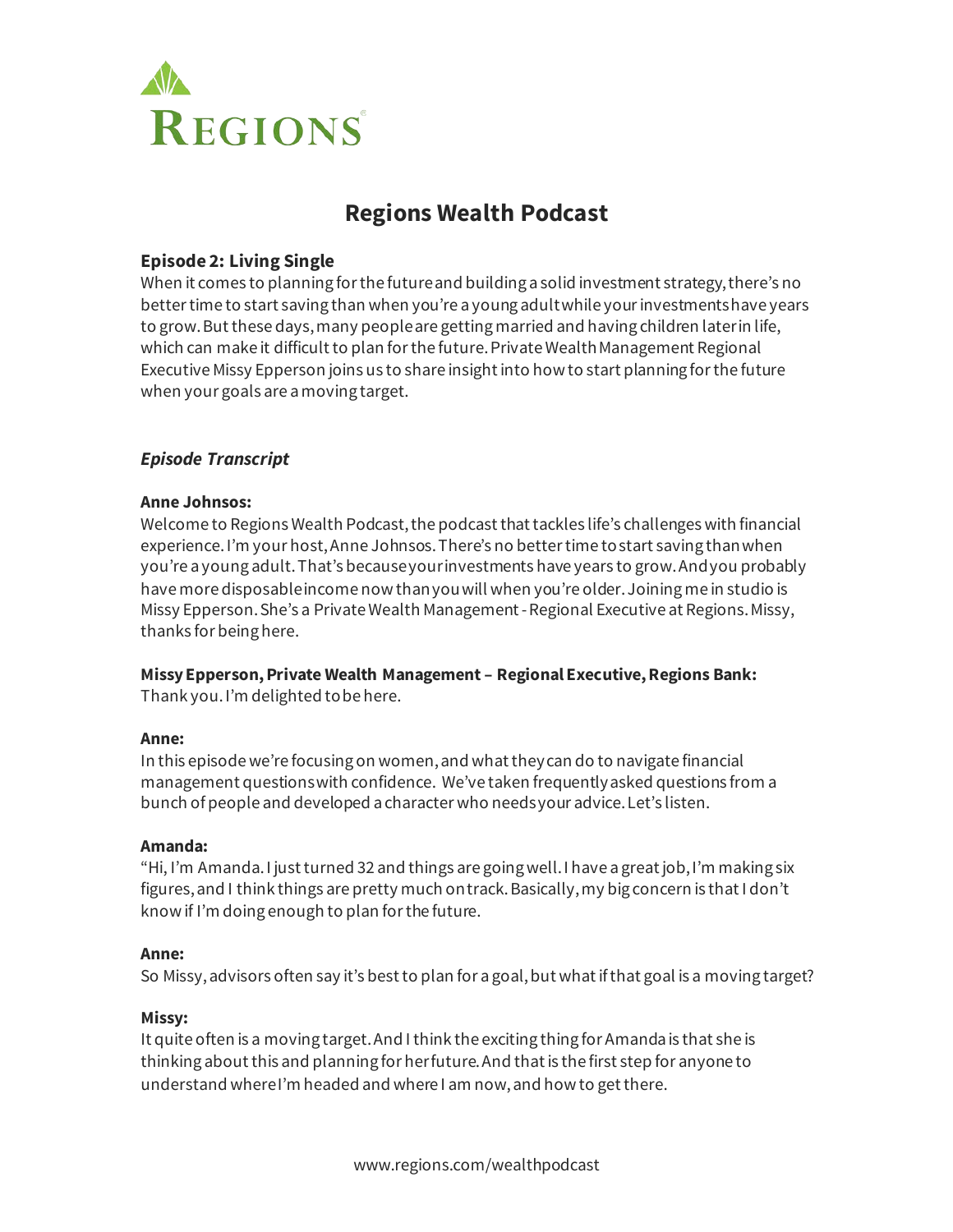

# **Anne:**

Great! Off to a good start, Amanda. Let's hear what she's up against.

#### **Amanda:**

I've always been a planner and a long-term thinker. I've been investing in my company's 401(k)— it has a 2050 retirement goal —but I'm not really sure if that's enough by itself. I'm a little nervous to invest because my parents' retirement plans were hit pretty hard by the Great Recession. Even though things have been better, I can't shake the memory of them delaying retirement because they had to keep working to have enough saved.

## **Anne:**

In 2015 Regions conducted a Women and Wealth study that showed when it comes to investing,women are a lot less risk tolerant than men. What's the best way to evaluate risk tolerance in situations like Amanda's?

## **Missy:**

The important thing for Amanda to remember is that she has time, and that is a wonderful thing for Amanda. She has time to be in the market and recover from the ups and downs that are inevitable. If you got out of the market in 2008, then you realized thatloss. If you stayed in the market, you never realized it. So, for her parents, they probably felt like they had less time and therefore it was much more frightening for them. So,the first thing I would tell Amanda is to be patient and get to the point where she can sleep at night with the investment portfolio that she has selected.And that is one thing that women actually do better than men. They tend to be more conservatively invested, which is a double-edged sword. But they also don't tend to panic as quickly and move as quickly to get out of the market.

#### **Anne:**

Missy, you've been at Regions for 20 years. What's some advice you'd give someone like Amanda to help her get started with investing?

# **Missy:**

The biggest piece of advice I can give anyone is to start today. Start with a little. Start with whatever you can. And get invested, get started on a program now. The earlier it is, the better — the more those funds will accumulate and compound and benefit you over time.

# **Anne:**

How can a financial advisor —or an online quiz, or any other of the tools out there —how can they help her assess her risk and…and what to do?

#### **Missy:**

The key is, it's your money, it's your investment, it's your future. So be comfortable with your answering of those questions and seek advice from someone who you know and trust. And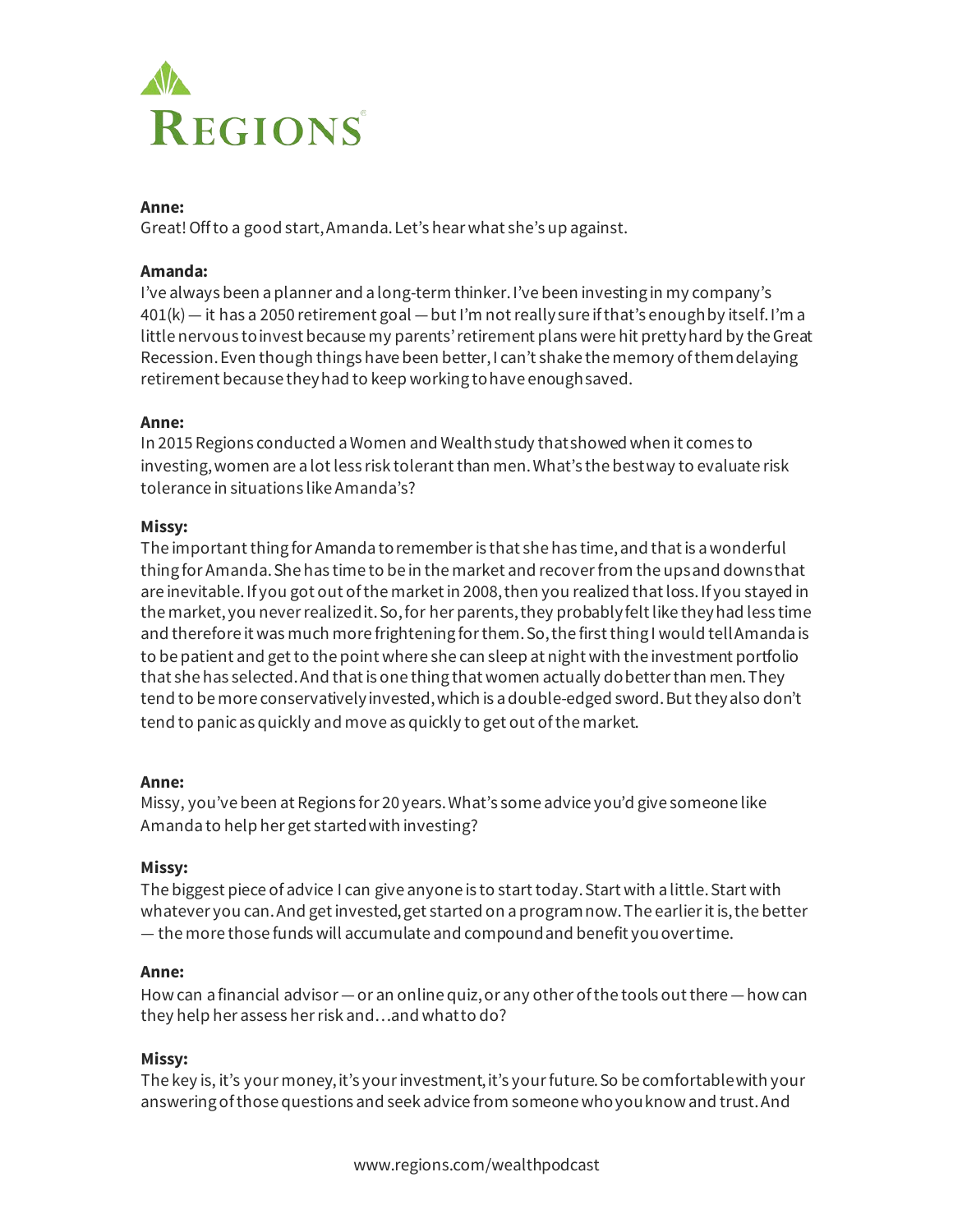

don't be uncomfortable with talking with several people before choosing an advisor who you really bond with, that you feel comfortable with, they understand you, and they have similar clients to your particular situation.

### **Anne**

That's a good point, but I think evaluating advisors and their recommendations can be intimidating for women who don't feel like they have the financial knowledge to be in the driver's seat for this stuff. How do you encourage them to get past that?

#### **Missy:**

Women tend to be less confident in many areas of their life, including their investments, including their career, and many of the things they're doing. So, it is not just the investments that they lack confidence. It is in seeking that raise for which they feel like they deserve. There are many aspects of our lives that we are not perhaps trained to be confident, but we can be.

Know your worth and be confident. You're doing a great job. Continue on with that. And then also be confident in what you're working to do with your career and your investments, that you're smart, you can do it. Just give that confidence to yourself as a gift and know that you can…can do that.

#### **Anne:**

Good advice for all of us, really. Let's go back to Amanda to see what else she's grappling with.

#### **Amanda:**

And there's all these wild cards I'm not sure about. Should I be saving for a wedding? My boyfriend and I have been together for a little over a year,but we haven't really talked about it. And what about kids? I know how expensive they can be, but I'm not sure how to prepare when I'm not even sure if I'll have kids anytime soon. And what if I have trouble trying? Do I need to put money aside for that? I just have no way of knowing if I'm on the right track or not, and that's tough for someone who likes to plan like me."

#### **Anne:**

Many millennials are starting their families later in life. You know, for example, the average age of marriage for an American woman in 1973 was 21 years old. In 2018 that was 27 years old, so it went from 21 to 27. What are the financial advantages of waiting or what are the disadvantages of waiting?

#### **Missy:**

The advantage of waiting is that you can invest a lot of time and effort into your career, and therefore you can make a lot of progress during that time, perhaps without some other distractions that you may have going on in your life. So that's a really, really good advantage. The disadvantage is that several people are thinking "I'll just wait to start funding these other things like retirement", which seems so far away, and you have to plan now.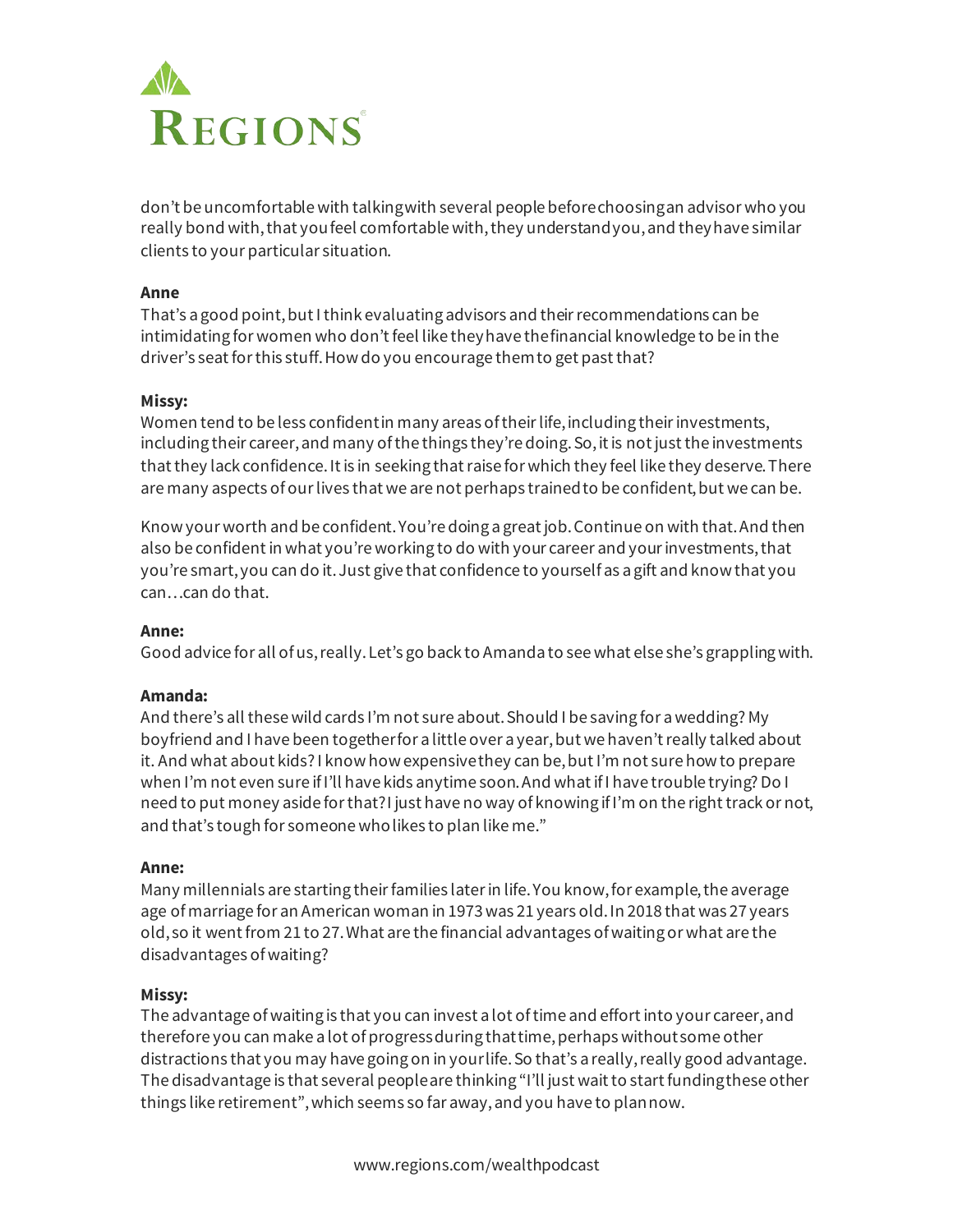

And particularly since most women are waiting later to get married and have children, and then those children perhaps interrupting your career path either from staying out of the workforce or from kind of stepping back during that time period, is a risk of less income during those childbearing years. For Amanda to start early —even before she's thinking about retirement or any of those other long-term goals - she needs to start now.

## **Anne:**

So, in the Regions Women and Wealth study, 69% of respondents said their financial advice to their younger selves would be to start younger and save more. Now,you are a coach, and you are a mentor. What's the best strategy for saving for these "what ifs"?

#### **Missy:**

In my opinion, you should look at short-, medium-, and long-term instead of funding a particular goal, which may change. So how do I know when to start investing? Now. Start now. Always start now. And begin today, even if it's for a small amount, because anything you're investing now will help you down the road. By funding in priority order: your emergency fund — get that taken care of right away.

And then I may have some medium-term goals that I want to fund, and those can change over time, and that's okay. So, by saving in those medium-term investments, then you can fund those medium-term goals from that, and if they change, that's fine. Then,for your retirement, that company match is gonna be critical, to get as much as you can there. And I would actually recommend, if you can, save as much as you can in your retirement fund, provided you've already funded those short-and medium-term goals.

# **Anne:**

So that medium-term could be a wedding, it could be a house, it could be a car, it could be Rover's hip replacement.

# **Missy:**

Mm-hmm.

# **Anne:**

But, you know, it could be any one of those things, but you need to sort of, without putting a title on it or a label on it say "I've got this aside for whatever comes up".

# **Missy:**

That's correct.We don't know where life is gonna take us, so I love Amanda's planning for the future. I would commend her. Amanda, you're doing great to even be thinking about that, to contributing to your 401k. That's awesome. So as you look at these goals down the road, put aside funds for them, and think about how you could structure your budget to make sure that you're funding those short-, medium-, and long-term goals, and allocate those resources appropriately because you don't know where life is gonna take you. I was in the workforce 11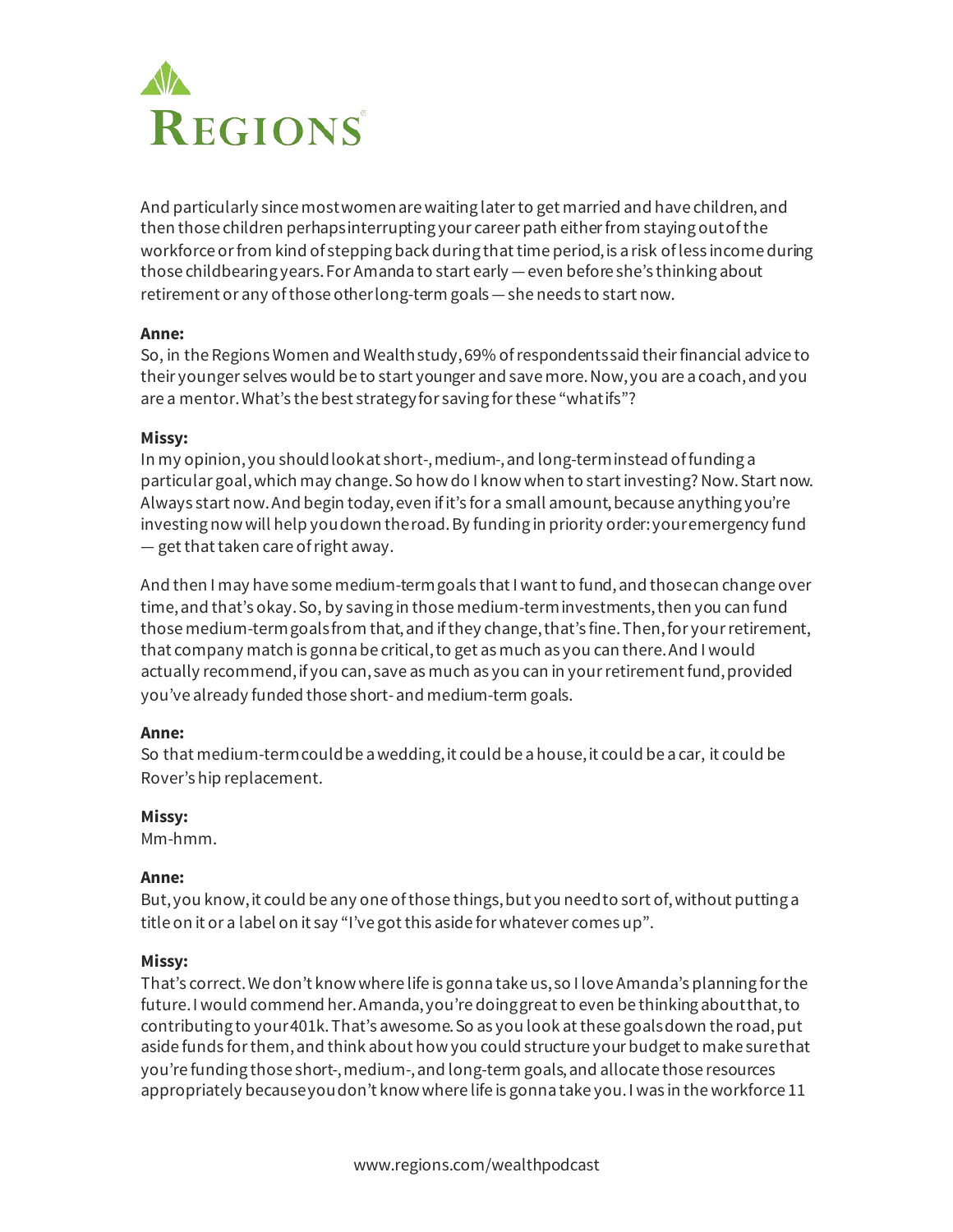

years before we decided to have kids, and wouldn't trade my boys for anything. But those years that I had working without them was great. Those years that I was raising those boys were hard, and I didn't have as much energy to contribute to my career at that time. And it's challenging, it really is. So keeping your focus on how to appropriately save for these times in your life when you may have less energy to devote to your career is important, and it's a really good thing that you're thinking about that now because it will happen, and it will be there before you know it. And then as they get out of the house and you're looking toward that retirement, because you've planned for it, then you can rest assured and have confidence knowing that you've funded it. But if you didn't think about that now, when you're younger, then it's really hard to make up for it later.

## **Anne:**

You know, thinking about what ifs like a wedding and kids, it sounds like some of Amanda's concerns are based on seeing these things happen for her peers. Even if you're financially confident, is it helpful to compare yourself to your peers? Is it useful?

#### **Missy:**

Comparison is scary 'cause there's always gonnabe somebody ahead of you in the race and behind you in the race, so how do you know if that's a good thing or not? Rather, how are you doing compared to your goals, what you're trying to accomplish? That is a much more important question. And I believe you can get assistance in trying to figure out where you are as far as where you are compared to your goals. That's probably the most important piece of advice versus how you are compared to somebody else.

#### **Anne:**

We've covered a lot of ground with Amanda, but are there any bigger points this conversation has brought to mind for you?

#### **Missy:**

The women I've mentored seem to be so eager for someone to tell them that it's okay. It's okay that today you were frustrated, or that you cried because something happened, or that you made a mistake. Everybody does. And that's fine. Pick up and move forward. It's okay to show some vulnerability. I think as women, we're the parents, we're the leader. When we're in a room that is traditionally male, anything that comes out of our mouth people are looking at, and that makes us a little nervous. So I think my main advice to women these days would be you are better than you think you are. And own it. Because you…you are fully capable.

#### **Anne:**

Thank you, Missy Epperson, private wealth management regional executive at Regions Financial Corporation. We…we've had a blast—I've had a blast talking to you. You've taught